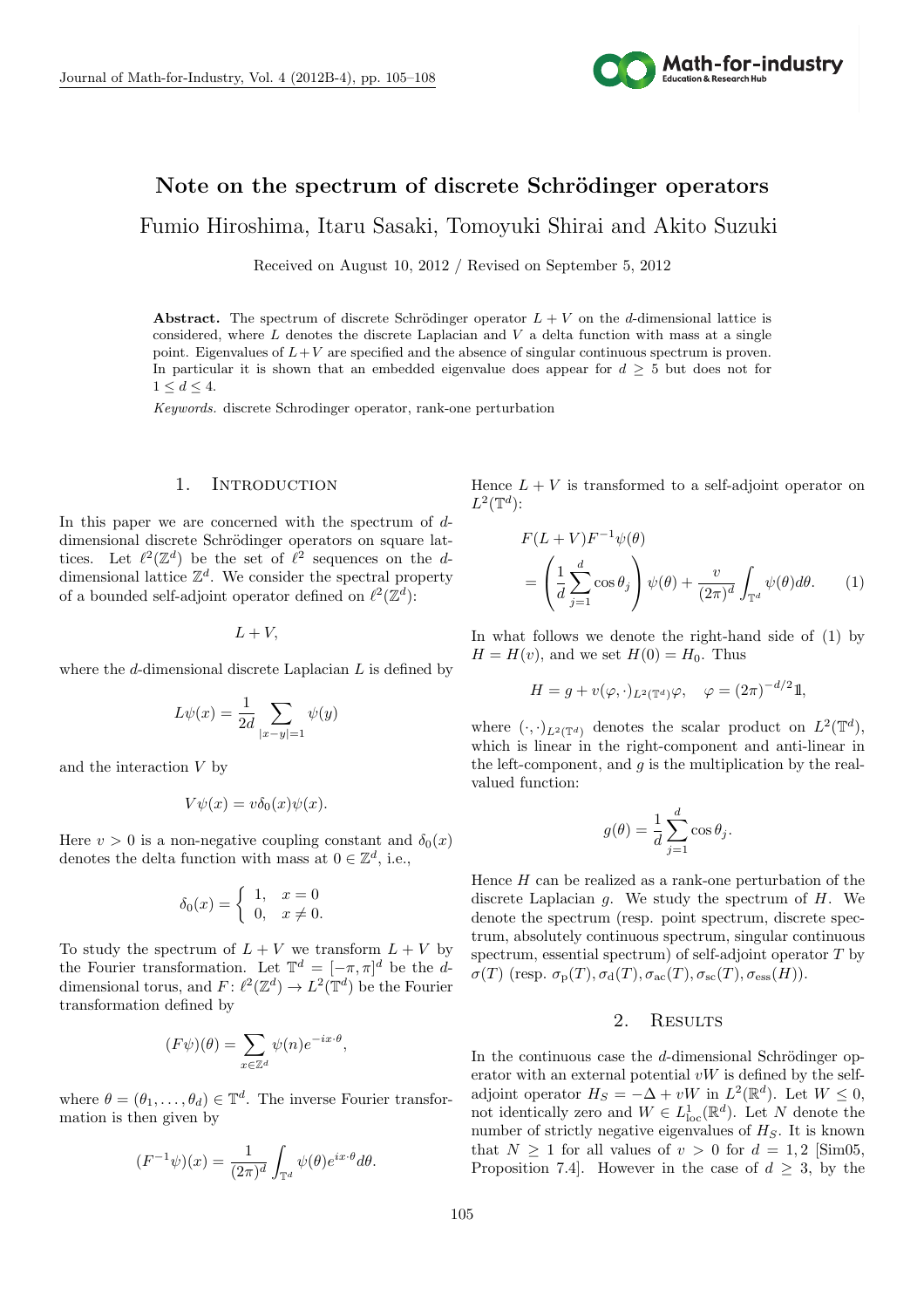Lieb-Thirring bound [Lie76]  $N \leq a_d \int |vW(x)|^{d/2} dx$  follows with some constant *a<sup>d</sup>* independent of *W* and *v*. In particular for sufficiently small  $v > 0$ , it follows that  $N = 0$ . For the discrete case similar results to those of the continuous version may be expected. We summarize the result obtained in this paper below.

**Theorem 1.** *The spectrum of H is as follows:*

$$
(\sigma_{\text{ac}}(H) \text{ and } \sigma_{\text{ess}}(H))
$$
  

$$
\sigma_{\text{ac}}(H) = \sigma_{\text{ess}}(H) = [-1, 1] \text{ for all } v \ge 0 \text{ and } d \ge 1.
$$

 $(\sigma_{\rm sc}(H))$  $\sigma_{\rm sc}(H) = \emptyset$  *for all*  $v \geq 0$  *and*  $d \geq 1$ *.* 

 $(\sigma_{\rm p}(H))$  *Let the critical value*  $v_c$  *be defined by* (3)*.* 

 $(d = 1, 2)$  *For each*  $v > 0$ *, there exists*  $E > 1$  *such that*  $\sigma_{\rm p}(H) = \sigma_{\rm d}(H) = \{E\}$ *. In particular*  $E =$  $1 + v^2$  *in the case of*  $d = 1$ *.* 

$$
(d=3,4)
$$

 $(v > v_c)$  *There exists*  $E > 1$  *such that* 

$$
\sigma_{\rm p}(H) = \sigma_{\rm d}(H) = \{E\}.
$$
  

$$
v_{\rm c}) \ \sigma_{\rm p}(H) = \emptyset.
$$

 $(d > 5)$ 

 $(v \leq$ 

 $(v > v_c)$  *There exists*  $E > 1$  *such that* 

$$
\sigma_{\rm p}(H) = \sigma_{\rm d}(H) = \{E\}.
$$
  
( $v = v_c$ )  $\sigma_{\rm p}(H) = \{1\}.$   
( $v < v_c$ )  $\sigma_{\rm p}(H) = \emptyset.$ 

We give the proof of Theorem 1 in Section 3 below. The absolutely continuous spectrum  $\sigma_{ac}(H)$  and essential spectrum  $\sigma_{\text{ess}}(H)$  are discussed in Section 3.1, eigenvalues  $\sigma_{\rm p}(H)$  in Theorem 3 and Theorem 2, and singular continuous spectrum  $\sigma_{\rm sc}(H)$  in Theorem 4.

## 3. SPECTRUM

### 3.1. Absolutely continuous spectrum and essen-TIAL SPECTRUM

It is known and fundamental to show that  $\sigma_{ac}(H)$  =  $\sigma_{\rm ess}(H) = [-1, 1].$  Note that  $\sigma(H_0) = \sigma_{\rm ac}(H_0) =$  $\sigma_{\rm ess}(H) = [-1, 1]$  is purely absolutely continuous spectrum and purely essential spectrum. Since the perturbation  $v(\varphi, \cdot)\varphi$  is a rank-one operator, the essential spectrum leaves invariant. Then  $\sigma_{\text{ess}}(H) = [-1, 1]$ . Let  $\mathcal{H}_{\text{ac}}$  denote the absolutely continuous part of *H*. The self-adjoint operator *H* is a rank-one perturbation of *g*. Then the wave operator  $W_{\pm} = \lim_{t \to \pm \infty} e^{itH(v)} e^{-itH_0}$  exists and is complete, which implies that  $H_0$  and  $H(v)[\mathcal{H}_{\text{ac}}]$  are unitarily equivalent by  $W_{\pm}^{-1}H_0W_{\pm} = H(v)[\mathscr{H}_{ac}$ . In particular  $\sigma_{\rm ac}(H) = \sigma_{\rm ac}(H_0) = [-1, 1]$  follows.

## 3.2. Eigenvalues

## 3.2.1. Absence of embedded eigenvalues in [*−*1*,* 1)

In this section we discuss eigenvalues of *H*. Namely we study the eigenvalue problem  $H\psi = E\psi$ , i.e.,

$$
v(\varphi, \psi)\varphi = (E - g)\psi.
$$

The key lemma is as follows.

**Lemma 1.**  $E \in \sigma_p(H)$  *if and only if* 

$$
\frac{1}{E-g} \in L^2(\mathbb{T}^d) \quad and \quad v = (2\pi)^d \left( \int_{\mathbb{T}^d} \frac{1}{E-g(\theta)} d\theta \right)^{-1}.
$$
\n(2)

*Furthermore when*  $E \in \sigma_p(H)$ *, it follows that* 

$$
H\frac{1}{E-g} = E\frac{1}{E-g},
$$

*i.e.*,  $\frac{1}{E-g}$  is the eigenvector associated with *E. In particular every eigenvalue is simple.*

*Proof.* Suppose that  $E \in \sigma_{p}(H)$ . Then  $(E - g)\psi =$  $v(\varphi, \psi)\varphi$ . Since  $\psi \in L^2(\mathbb{T}^d)$  and  $(E - g)\psi$  is a constant, *E−g*  $\neq$  0 almost everywhere and  $\psi = v(\varphi, \psi) \varphi / (E - g)$  follows. Thus  $(E - g)^{-1} \in L^2(\mathbb{T}^d)$ . Inserting  $\psi = c(E - g)^{-1}$ with some constant *c* on both sides of  $(E-q)\psi = v(\varphi, \psi)\varphi$ , we obtain the second identity in (2) and then the necessity part follows.  $\Box$ 

The sufficiency part can be easily seen. We state the absence of embedded eigenvalues in the interval [*−*1*,* 1). This can be derived from (2).

**Theorem 2.**  $\sigma_p(H) \cap [-1, 1) = \emptyset$ .

*Proof.* Suppose that  $-1 \in \sigma_p(H)$ . Then there exists a non-zero vector  $\psi$  such that  $(\psi, (g+1)\psi) + v |(\varphi, \psi)|^2 = 0$ . Thus  $(\psi, (g+1)\psi) = 0$  and  $|(\varphi, \psi)|^2 = 0$  follow. However we see that  $(\psi, (g+1)\psi) \neq 0$ , since *g* has no eigenvalues (has purely absolutely continuous spectrum). Then it is enough to show  $\sigma_p(H) \cap (-1,1) = \emptyset$ . We shall check that  $\frac{1}{E-q}$  ∉  $L^2(\mathbb{T}^d)$  for  $-1 < E < 1$ . By a direct computation we have

$$
\begin{split} & \int_{\mathbb{T}^d} \frac{1}{(E-g(\theta))^2} d\theta \\ & = \int_{[-1-E,1-E]^d} \frac{1}{(\frac{1}{d}\sum_{j=1}^d X_j)^2} \prod_{j=1}^d \frac{1}{\sqrt{1-(X_j+E)^2}} dX. \end{split}
$$

Changing variables by  $X_1 = Z_1, \ldots, X_{d-1} = Z_{d-1}$  and  $\sum_{j=1}^{d} X_j = Z$ . Then we have

$$
\int_{\mathbb{T}^d} \frac{1}{(E - g(\theta))^2} d\theta
$$
\n
$$
= \int_{\Delta} \frac{1}{\frac{1}{d^2} Z^2} \frac{1}{\sqrt{1 - (Z - Z_1 - \dots - Z_{d-1} + E)^2}}
$$
\n
$$
\times \left( \prod_{j=1}^{d-1} \frac{1}{\sqrt{1 - (Z_j + E)^2}} \right) J dZ \prod_{j=1}^{d-1} dZ_j,
$$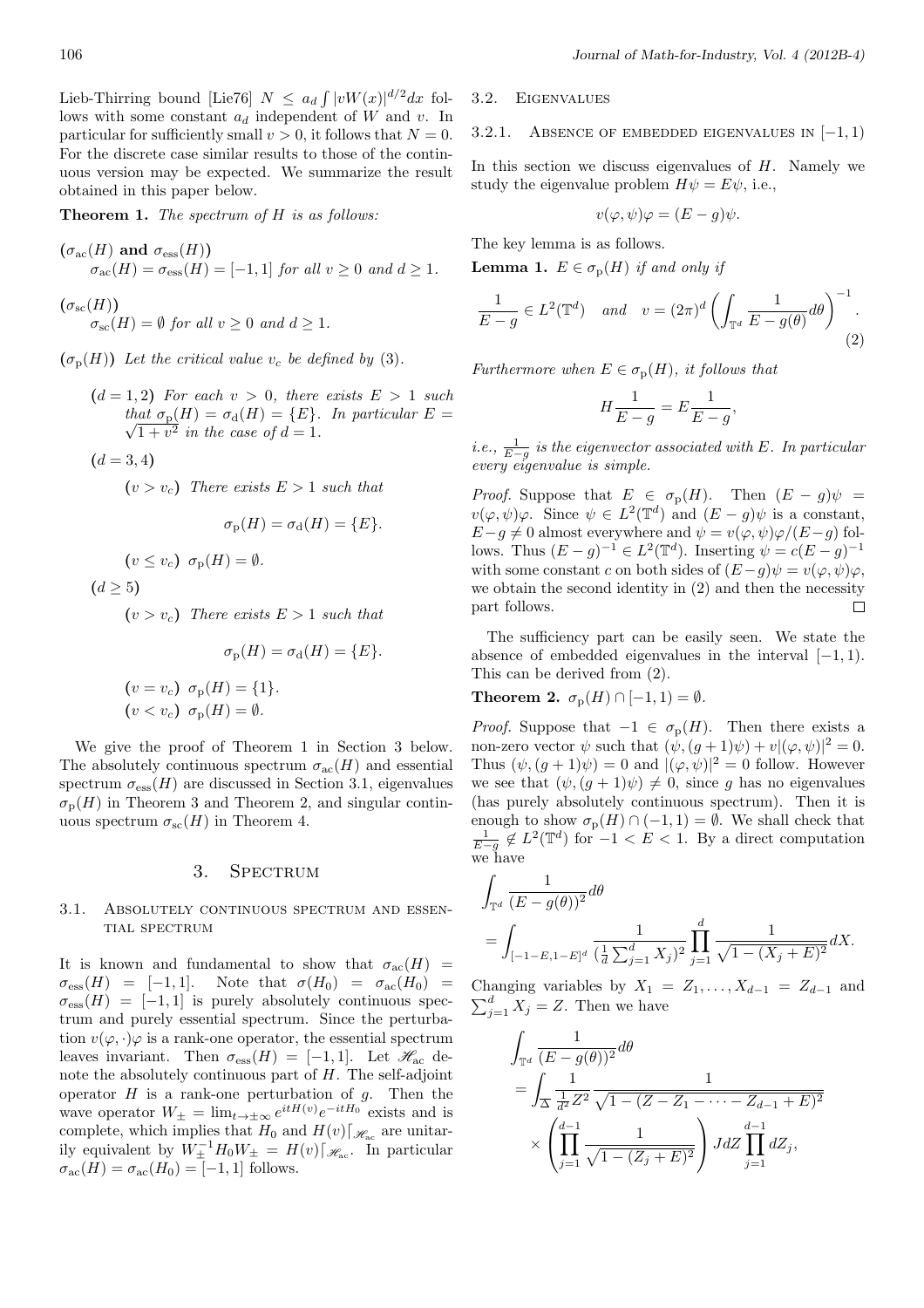where  $J = |\det \frac{\partial (Z_1,...,Z_{d-1},Z)}{\partial (X_1,...,X_d)}| = 1$  is a Jacobian and  $\Delta$  denotes the inside of a *d*-dimensional convex polygon including the origin, since  $-1 < E < 1$ , and  $\overline{\Delta}$  is the closure of  $\Delta$ . Then we can take a rectangle  $[-\delta, \delta]^d$  such that [*−δ, δ*] *<sup>d</sup> ⊂* ∆ for sufficiently small 0 *< δ*. We have the lower bound

$$
\int_{\mathbb{T}^d} \frac{1}{(E - g(\theta))^2} d\theta \ge \text{const} \times (2\delta)^{d-1} d^2 \int_{-\delta}^{\delta} \frac{1}{Z^2} dZ
$$

and the right-hand side diverges. Then the theorem follows from  $(2)$ .  $\Box$ 

#### 3.2.2. EIGENVALUES IN  $[1, \infty)$

Operator *H* is bounded by the bound  $||H|| \leq 1 + v/(2\pi)^d$ . Then by Theorem 2 and  $v > 0$ , eigenvalues are included in the interval  $[1,(2\pi)^d v + 1]$  whenever they exist. We define the critical value  $v_c$  by

$$
v_c = (2\pi)^d \left( \int_{\mathbb{T}^d} \frac{1}{1 - g(\theta)} d\theta \right)^{-1} \in [0, \infty)
$$
 (3)

with convention  $\frac{1}{\infty} = 0$ .

**Lemma 2. (1)** *The function*  $[1, \infty) \ni E \mapsto \int_{\mathbb{T}^d} \frac{1}{E - g(\theta)} d\theta$ *is continuously decreasing.*

- (2)  $v_c = 0$  *for*  $d = 1, 2$  *and*  $v_c > 0$  *for*  $d > 3$ *.*
- **(3)**  $(E g)^{-1} \in L^2(\mathbb{T}^d)$  *for all*  $d \ge 1$  *and*  $E > 1$ *.*
- **(4)**  $(1-g)^{-1} \in L^2(\mathbb{T}^d)$  *for*  $d \geq 5$  *and*  $(1-g)^{-1} \notin L^2(\mathbb{T}^d)$ *for*  $1 \leq d \leq 4$ *.*

*Proof.* (1) and (3) are straightforward. In order to show (2) it is enough to consider a neighborhood *U* of points where the denominator  $1 - g(\theta)$  vanishes. On *U*, approximately

$$
1 - g(\theta) \approx \frac{1}{2d} \sum_{j=1}^{d} \theta_j^2.
$$
 (4)

Then

$$
\int_U \frac{1}{1 - g(\theta)} d\theta \approx \int_U \frac{1}{\frac{1}{2d} \sum_{j=1}^d \theta_j^2} d\theta \approx \text{const} \times \int_{U'} \frac{r^{d-1}}{r^2} dr.
$$

We have  $\int_U \frac{1}{\frac{1}{2d} \sum_{j=1}^d \theta_j^2} d\theta \leq \infty$  for  $d \geq 3$  and  $\int_U \frac{1}{\frac{1}{2d} \sum_{j=1}^d \theta_j^2} d\theta = \infty$  for  $d = 1, 2$ . Then (2) follows. (4) can be proven in a similar manner to (2). Since

$$
\int_{U} \frac{1}{(1 - g(\theta))^2} d\theta \approx \int_{U} \frac{1}{(\frac{1}{2d} \sum_{j=1}^{d} \theta_j^2)^2} d\theta
$$

$$
\approx \text{const} \times \int_{U'} \frac{r^{d-1}}{r^4} dr,
$$

we have  $(1-q)^{-1}$  ∈  $L^2(\mathbb{T}^d)$  for  $d \ge 5$  and  $(1-q)^{-1} \notin L^2(\mathbb{T}^d)$ for  $d = 1, 2, 3, 4$ .

From this lemma we can immediately obtain results on eigenvalue problem of

$$
v(\varphi, \psi)\varphi = (E - g)\psi.
$$
 (5)

**Theorem 3.**  $(d = 1, 2)$  (5) *has a unique solution*  $\psi$ 1 *E−g up to a multiplicative constant and E >* 1 *for each*  $v > 0$ *. In particular*  $E =$ *√*  $1 + v^2$  *for*  $d = 1$ *.* 

- $(d = 3, 4)$  (5) *has the unique solution*  $\psi = \frac{1}{E-g}$  *up to a multiplicative constant and*  $E > 1$  *for*  $v > v_c$  *and no non-zero solution for*  $v \leq v_c$ *. In particular* 1 *is not eigenvalue for*  $H(v_c)$ *.*
- $(d \geq 5)$  (5) *has the unique solution*  $\psi = \frac{1}{E-g}$  *up to a multiplicative constant and*  $E \geq 1$  *for*  $v \geq v_c$  *and no non-zero solution for*  $v < v_c$ *. In particular*  $E = 1$ *is eigenvalue for*  $H(v_c)$ *.*

*Proof.* In the case of  $d = 1, 2, (2)$  is fulfilled for all  $v > 0$ , and  $\frac{v}{2\pi} \int_{\mathbb{T}^d} \frac{1}{E - g(\theta)} = 1$  follows from  $H \frac{1}{E - g} = \frac{E}{E - g}$ . Thus  $E = \sqrt{1 + v^2}$  for  $d = 1$ . In the case of  $d = 3, 4, (2)$  is fulfilled for  $v > v_c$ , but not for  $v = v_c$ . In the case of  $d \geq 5$ , (2) is fulfilled for  $v \geq v_c$ .  $\Box$ 

#### 3.3. Absence of singular continuous spectrum

Let  $\langle T \rangle_{\varphi} = (\varphi, T\varphi)$  be the expectation of *T* with respect to  $\varphi$ . We introduce three subsets in R. Let

$$
X = \left\{ x \in \mathbb{R} \mid \text{Im} \left\langle (H_0 - (x + i0))^{-1} \right\rangle_{\varphi} > 0 \right\}
$$
  
\n
$$
Y = \left\{ x \in \mathbb{R} \mid \left\langle (H_0 - x)^{-2} \right\rangle_{\varphi}^{-1} > 0 \right\}
$$
  
\n
$$
Z = \mathbb{R} \setminus (X \cup Y).
$$

Note that  $\text{Im}\left\langle (H_0 - (x + i\epsilon))^{-1} \right\rangle_{\varphi} \leq \epsilon \left\langle (H_0 - x)^{-2} \right\rangle_{\varphi}.$ Then *X*, *Y* and *Z* are mutually disjoint. Let  $\mu_v^{\text{ac}}$  (resp.  $\mu_v^{\text{sc}}$ and  $\mu_v^{\rm pp}$ ) be the spectral mesure of the absolutely continuous spectral part of  $H(v)$  (resp. singular continuous part, point spectral part). A key ingredient to prove the absence of singular continuous spectrum of a self-adjoint operator with rank-one perturbation is the result of [SW86, Theorem 1(b) and Theorem 3] and [Aro57]. We say that a measure *η* is supported on *A* if  $\eta(\mathbb{R} \setminus A) = 0$ .

**Proposition 1.** For any  $v \neq 0$ ,  $\mu_v^{\text{ac}}$  is supported on X,  $\mu_v^{\text{pp}}$ *is supported on*  $Y$  *and*  $\mu_v^{\text{sc}}$  *is supported on*  $Z$ *. In particular when*  $\mathbb{R} \setminus X \cup Y$  *is countable,*  $\sigma_{\rm sc}(H) = \emptyset$  *follows.* 

*Proof.* The former result is due to [SW86, Theorem 1(b) and Theorem 3]. Since any countable sets have  $\mu_v^{\text{sc}}$ -zero measure, the latter statement also follows.  $\Box$ 

**Theorem 4.**  $\sigma_{\rm sc}(H) = \emptyset$ .

*Proof.* We shall show that  $\mathbb{R} \setminus X \cup Y$  is countable. Let  $E \in \sigma_{\rm p}(H)$ . Then it is shown in (2) that  $\langle (H_0 - E)^{-2} \rangle_{\varphi} =$  $\int_{\mathbb{T}^d} \frac{1}{(g(\theta)-E)^2} d\theta < \infty$ . Then  $E \in Y$ . Let  $x \in (-\infty, -1) \cup$ (1, ∞). It is clear that  $\langle (H_0 - E)^{-2} \rangle_{\varphi} < \infty$ . Then

$$
\sigma_{\mathbf{p}}(H) \cup (-\infty, -1) \cup (1, \infty) \subset Y.
$$
 (6)